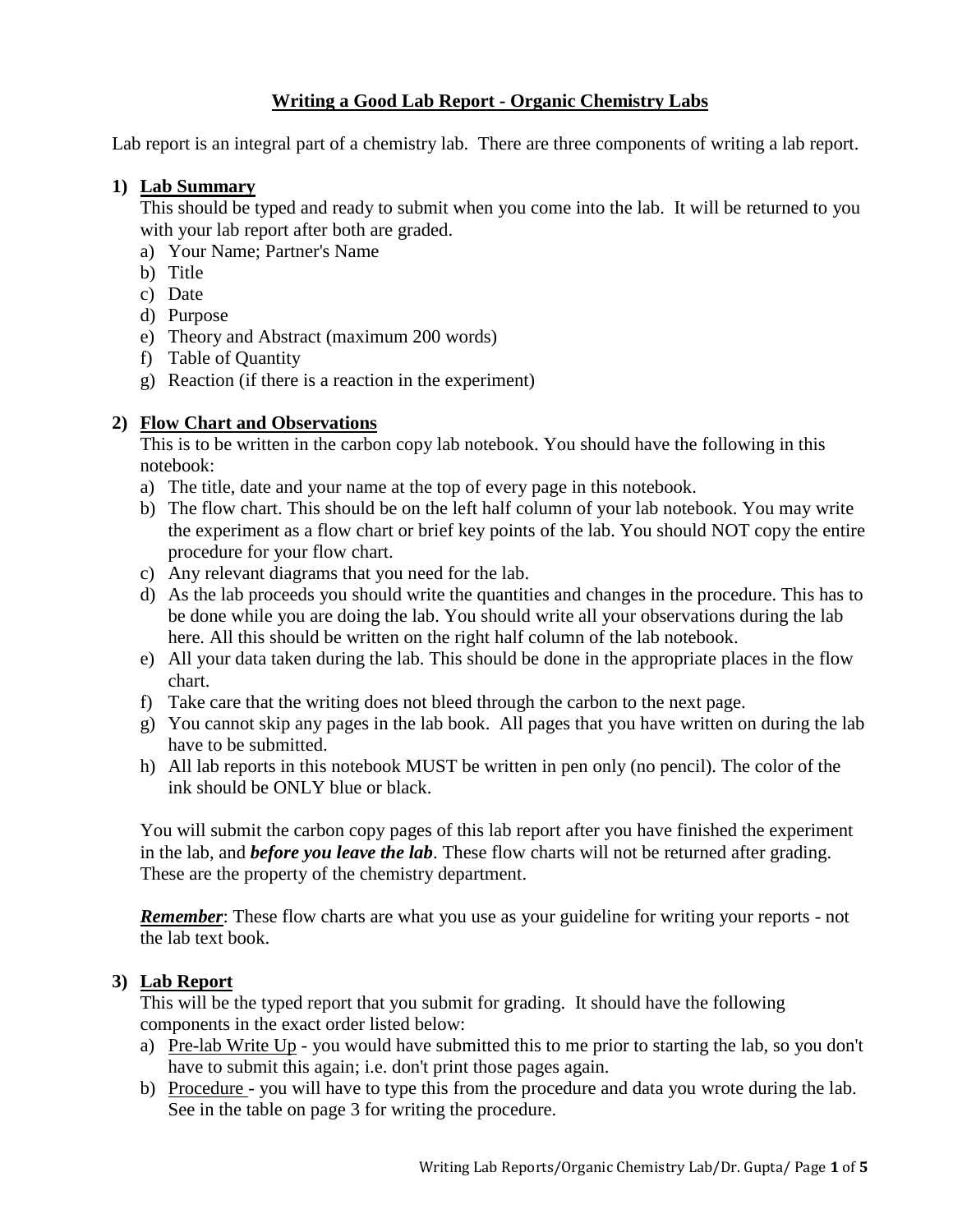- c) Calculations show the calculations for the actual yield (subtractions of glassware), theoretical and percent yield where the final product has been weighed.
- d) Conclusions this should reflect your purpose of the lab, explain your yield, data and analysis (mpt, IR etc.). There should be no procedure in conclusions unless it is relevant.
- e) Attach any spectrum or analysis graph at the end of the report.

### **Document Typing Guidelines**

- 1) All reports must be written in Times Roman font of size 12.
- 2) The entire report should be at least in 1.5 or double spacing.
- 3) The margin all around should be 1 inch.
- 4) In the header write "Your name" and "Title of the Experiment" in that order. The footer should have the "number of the page".
- 5) The printing should be in black ink on white paper only. All the pages should be of the same quality and color.
- 6) I don't need a title page. Your write up can begin from page 1.
- 7) General formatting begin a new heading on a new page. But specifically: the entire "table of quantities" and "calculations" should be on one page. You can move the reaction and the table back and forth to save space if you want to.
- 8) Staple the report only once in the top left corner.
- 9) Do not submit any blank pages or duplicate pages.

#### **Writing the Product Label and Submitting Product**

Any time a lab is done in which a product is isolated, it must be submitted for grading. The product can be submitted in a small vial. Alternatively, it can be submitted in a test tube or flask, if it is a large amount. The product container should be labeled. The label should be have the information given below. Place this label horizontally and just under the top edge of the container, unless it is a test tube.

### *Tips:*

- 1) Write on the label with majority of the information before you place it on the vial.
- 2) Place the label closer to the top of the vial rather than middle or low.
- 3) Weigh the vial with the label and without the lid.

| $Sapna + partner$               | Benzoic Acid     |
|---------------------------------|------------------|
| Date: 09/29/2010                | Mpt. °C: 120-123 |
| Wt. of Vial: $13.78 \text{ g}$  |                  |
| Wt. of Sample + Vial: $15.22$ g |                  |
| Wt. of Sample: $1.44$ g         |                  |

Your product will be graded on the following:

- 1) dryness of the product
- 2) color of the product
- 3) cleanliness of the product
- 4) how clean the sample container is
- 5) data on the product label (weight, melting/boiling point etc.)
- 6) how you place the label on the vial.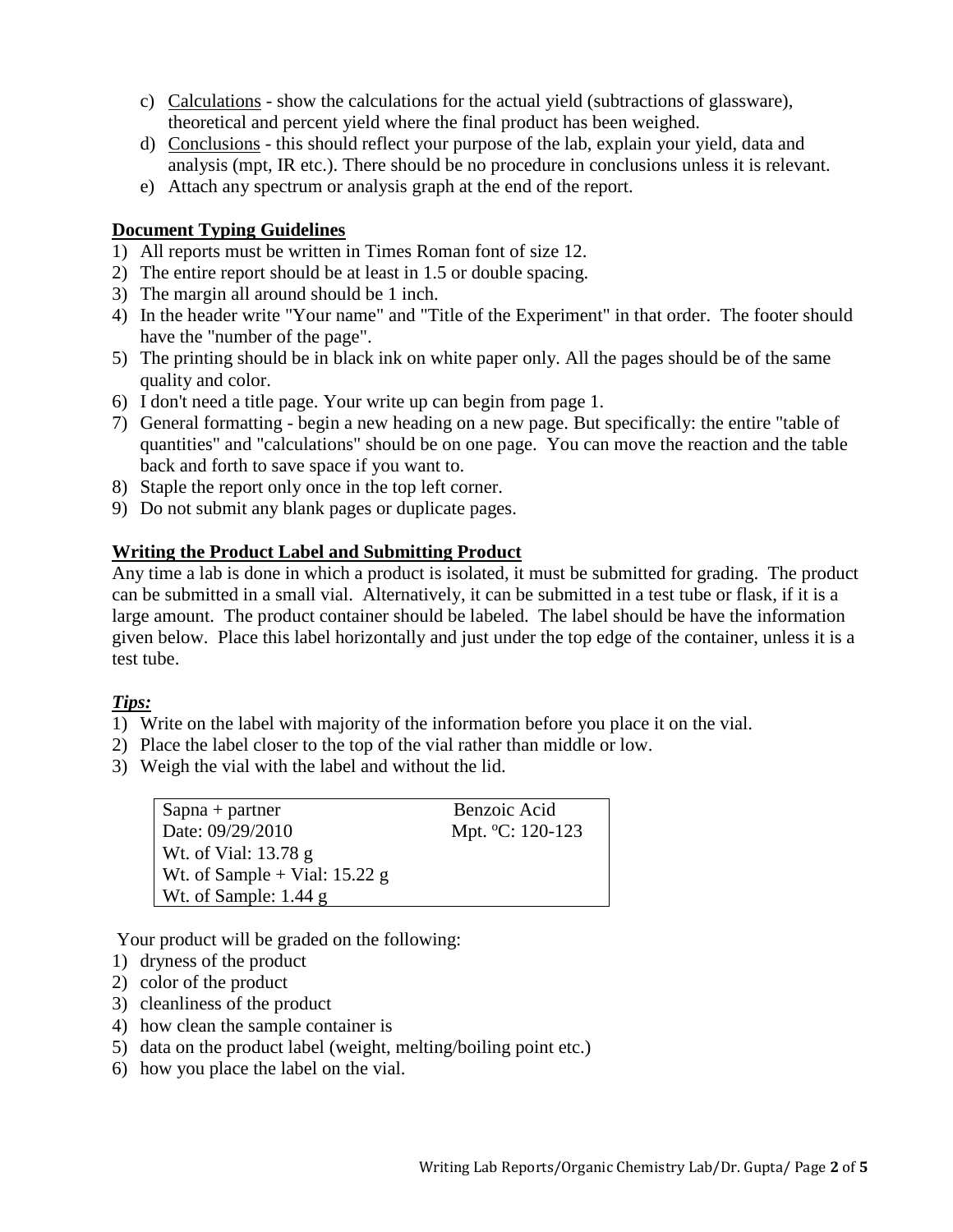|                                                                           | <b>Description</b>                                                                                                                                                                                                                                                                                                                                                                                                                                                                                                                                                                                                                                                                                                                                                                                                                                                                                                                                                                                                                                                                                                                                                                                                                                                            | <b>Points</b> |
|---------------------------------------------------------------------------|-------------------------------------------------------------------------------------------------------------------------------------------------------------------------------------------------------------------------------------------------------------------------------------------------------------------------------------------------------------------------------------------------------------------------------------------------------------------------------------------------------------------------------------------------------------------------------------------------------------------------------------------------------------------------------------------------------------------------------------------------------------------------------------------------------------------------------------------------------------------------------------------------------------------------------------------------------------------------------------------------------------------------------------------------------------------------------------------------------------------------------------------------------------------------------------------------------------------------------------------------------------------------------|---------------|
|                                                                           | Lab Summary - Typed and to be Submitted Prior to Starting the Lab (15 pts)                                                                                                                                                                                                                                                                                                                                                                                                                                                                                                                                                                                                                                                                                                                                                                                                                                                                                                                                                                                                                                                                                                                                                                                                    | 15            |
| <b>Title</b>                                                              | Title of the experiment (this can be the technique you are doing or the title from<br>the lab book)                                                                                                                                                                                                                                                                                                                                                                                                                                                                                                                                                                                                                                                                                                                                                                                                                                                                                                                                                                                                                                                                                                                                                                           | $\mathbf{1}$  |
| <b>Date</b>                                                               | Date that the lab is done. If lab is done over two weeks then give both dates.                                                                                                                                                                                                                                                                                                                                                                                                                                                                                                                                                                                                                                                                                                                                                                                                                                                                                                                                                                                                                                                                                                                                                                                                | $\mathbf{1}$  |
| <b>Purpose</b>                                                            | What is the purpose of the lab? Write this in 1 sentence. This is should be more<br>specific than the Title.                                                                                                                                                                                                                                                                                                                                                                                                                                                                                                                                                                                                                                                                                                                                                                                                                                                                                                                                                                                                                                                                                                                                                                  | 1             |
| <b>Theory and</b><br><b>Abstract</b><br>(should be<br>about 200<br>words) | Theory: You should also include a few sentences on the theory behind the<br>experiment you are performing. This is very generic for any experiment that is<br>similar to what you are doing.<br>Abstract: This should include specific procedure you are planning to do, which  5<br>chemicals you are using, how you propose to do it and how you will analyze<br>your product. Details such as quantity and apparatus are not necessary. Points<br>will be taken off if you write detailed procedure.                                                                                                                                                                                                                                                                                                                                                                                                                                                                                                                                                                                                                                                                                                                                                                       |               |
| <b>Table of</b><br>Quantity                                               | Make an actual table of all the chemicals you will be using in lab except water.<br>You should have ALL the substances, including product, used in the lab, their<br>physical property data. The data should be written in the following order.<br>name of compound<br>structure and molecular formula of the compound. All ionic compounds and<br>٠<br>small molecular compounds should be written as is e.g. NaCl, HCl,<br>$CH3OH$ , $CH2Cl2$ , Na <sub>2</sub> SO <sub>4</sub> ; you need to draw the structures of larger organic<br>compounds.<br>for solutions: you must give the concentration in molarity or % solution.<br>$\bullet$<br>For solutions you don't need to write any other physical information below<br>(mol wt, moles etc.)<br>molecular weight<br>amount used in grams or mL<br>$\bullet$<br>moles (in case of synthesis)<br>$\bullet$<br>melting point (for solids) and boiling point (for liquid)<br>density (for liquids)<br>solubility in water (yes/no)<br>if a commercial product is used then the brand name should be given.<br>$\bullet$<br>Make sure you have all the units! Check MSDS online to get safety information<br>on chemicals you will use in lab. This website has a number of links you can<br>use. http://www.ilpi.com/msds/ | 5             |
| <b>Reaction</b>                                                           | Write the reaction if you are doing a synthetic procedure. You don't need this<br>part if no synthesis or chemical change is being done.<br>You should draw your reaction using a chemistry software. The best one (and<br>free) that I know of is Chemsketch from ACD labs. You can download it on<br>your computer and save the files. The structures can be imported into Word<br>files. I will show you how to use in the lab.<br>http://www.acdlabs.com/resources/freeware/chemsketch/<br>You can use any other software if you wish to.<br>Under no circumstances should you cut and paste, scan or photocopy reactions<br>from any source to submit in your lab report. You cannot use hand drawn<br>reactions. All reactions should be drawn by you and not your partner.                                                                                                                                                                                                                                                                                                                                                                                                                                                                                             | $\mathbf{Z}$  |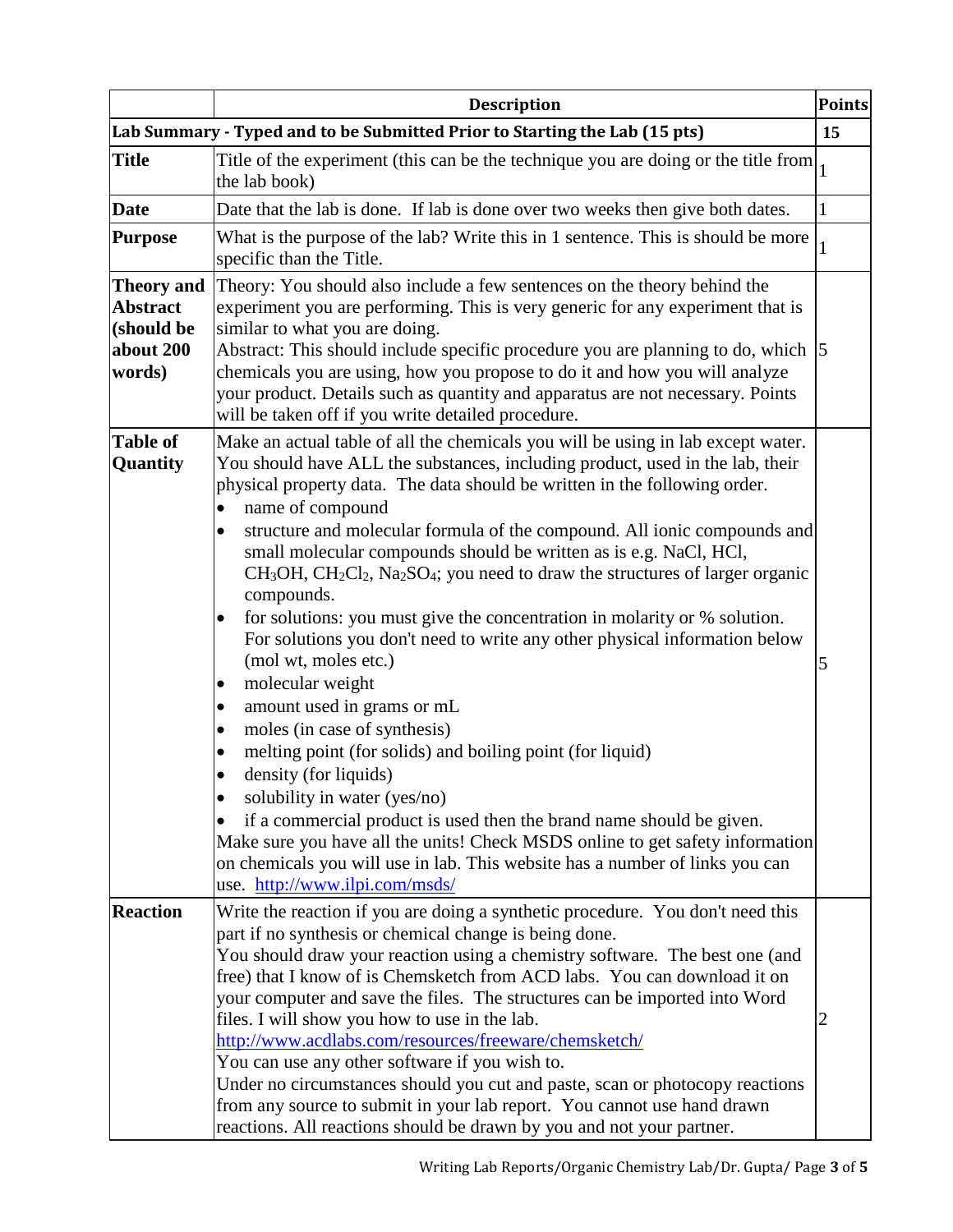|                   | Lab Report to be Submitted the Week After the Lab (25 pts)                                                                                                                                                                                                                                                                                                                                                                                                                                                                                                                                                                                                                                                                                                                                                                                                                                                                                                                                                                                                                                                                                                                                                                                                                                                                                                                                                                                                                                                                                                                                                                                                                                                                                                                                                                             | $ 25 \text{ pts} $ |
|-------------------|----------------------------------------------------------------------------------------------------------------------------------------------------------------------------------------------------------------------------------------------------------------------------------------------------------------------------------------------------------------------------------------------------------------------------------------------------------------------------------------------------------------------------------------------------------------------------------------------------------------------------------------------------------------------------------------------------------------------------------------------------------------------------------------------------------------------------------------------------------------------------------------------------------------------------------------------------------------------------------------------------------------------------------------------------------------------------------------------------------------------------------------------------------------------------------------------------------------------------------------------------------------------------------------------------------------------------------------------------------------------------------------------------------------------------------------------------------------------------------------------------------------------------------------------------------------------------------------------------------------------------------------------------------------------------------------------------------------------------------------------------------------------------------------------------------------------------------------|--------------------|
| Procedure         | This portion is the bulk of your lab report. Write in detail as to what happened<br>during the lab in your flow chart, all the weights, data, and observations<br>(change in color, precipitations etc), so you can write your lab report well.<br>There is a general tendency to forget what you did in the lab when you go<br>home! You will be graded on the following:<br>Write in past tense third person, e.g. "2.50 g of benzoic acid was weighed"<br>NOT "I weighed 2.50 g of benzoic acid" or "Weigh 2.50 g of benzoic acid".<br>Draw a setup if helpful to procedure - don't draw beakers or simple set ups<br>like a hot water bath.<br>Include all the data in the procedure - not in a separate table. In some cases<br>you will have to make a table. All your measurements/data should have the<br>correct significant figures and units.<br>Explain "why" for techniques you have performed and observations you<br>have made.<br>Write and explain any observations - write the colors, energy exchanges<br>$\bullet$<br>(exo or endothermic reactions) etc.<br>You should include time durations where appropriate/needed.<br>Write ALL your data (weights, mpts etc) in the procedure.<br>Check all your general English spellings and technical spellings.<br>$\bullet$<br>There should be a general order, flow and readability of the report.<br>٠<br>You should use the correct vocabulary for your reports.<br>One word of warning: Do not copy the procedure from the lab text book. We<br>make changes in the experiments sometimes. All those changes should be<br>made in your flow chart while you are doing the lab. That is the appropriate<br>way of noting alterations.<br>Points will also be deducted for the improper formatting of the report. Read the<br>"Document Typing Guidelines" for help. | 15                 |
|                   | <b>Calculations</b> This section should have all the calculations; weight subtractions from the data<br>in your procedure, theoretical yield, percent yields and any other calculations.<br>Make sure you have all the necessary units and significant figures. Use the<br>equation feature of the Word program to write equation. Proper formatting is<br>also essential here.                                                                                                                                                                                                                                                                                                                                                                                                                                                                                                                                                                                                                                                                                                                                                                                                                                                                                                                                                                                                                                                                                                                                                                                                                                                                                                                                                                                                                                                        | 4                  |
| <b>Formatting</b> | <b>Conclusions</b> Here you will explain what results you got from your experiment and compare<br>them to what you were expecting. If you got what you were expecting, then<br>great. If not, then explain why you did not get the expected results. In<br>addition, cover all the details given below. Points will be taken off if you repeat<br>the procedure.<br>What do you think you could have done differently to get better results?<br>You should explain your % yield. How can you make it better?<br>Analyze your data here: mpt, bpt and IR results. This is how you know that<br>$\bullet$<br>your product is the product.<br>Write any physical properties of your product (color, smell etc.)<br>I will deduct points if formatting guidelines are not followed                                                                                                                                                                                                                                                                                                                                                                                                                                                                                                                                                                                                                                                                                                                                                                                                                                                                                                                                                                                                                                                         | 6                  |
|                   |                                                                                                                                                                                                                                                                                                                                                                                                                                                                                                                                                                                                                                                                                                                                                                                                                                                                                                                                                                                                                                                                                                                                                                                                                                                                                                                                                                                                                                                                                                                                                                                                                                                                                                                                                                                                                                        |                    |